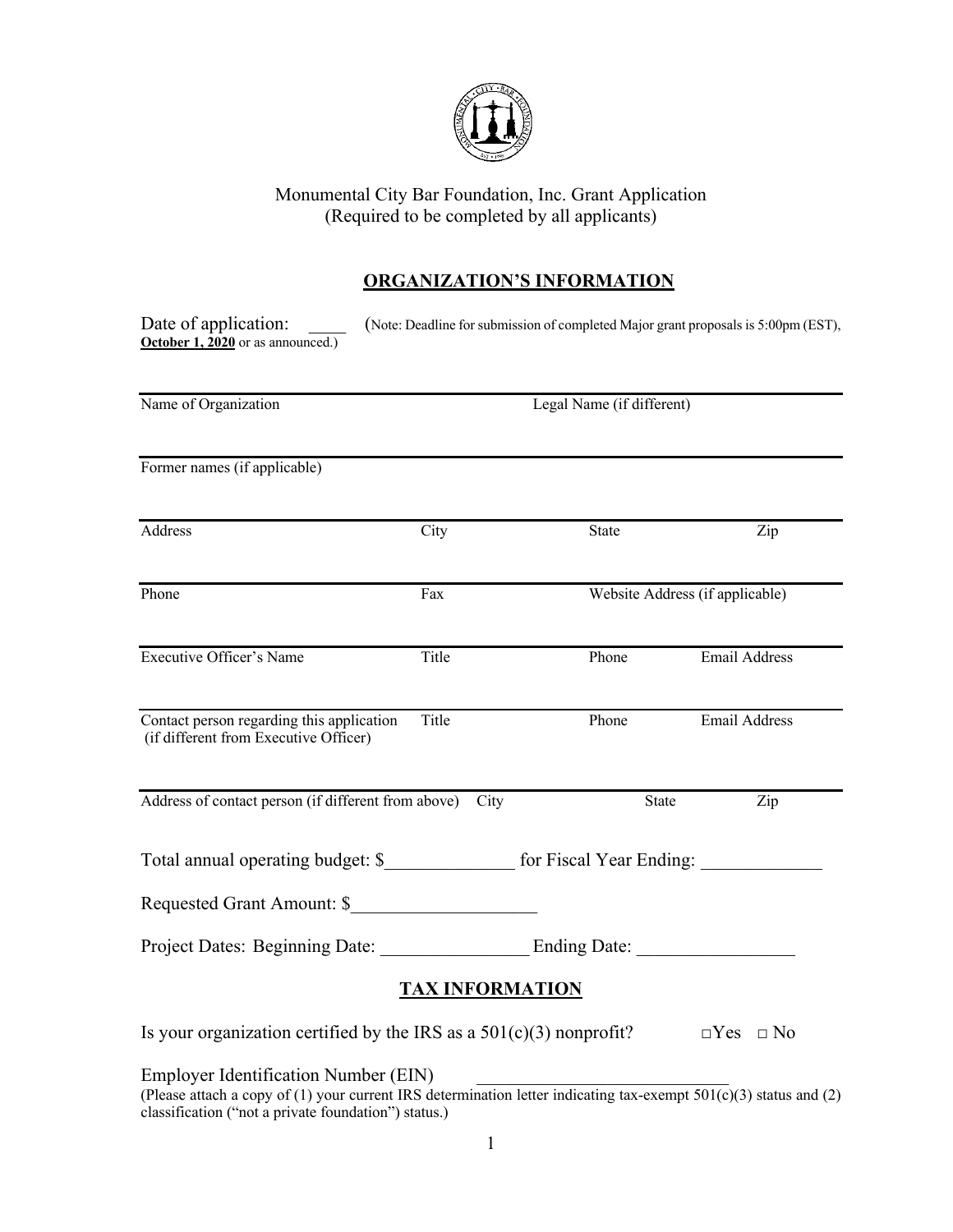If no, is your organization a public and/or governmental agency  $□$  Yes  $□$  No

Is your organization certified by the IRS under another section of 501(c) (such as 501 (c) (6)?<br>Yes No  $Y$ es

If yes, please attach a copy of your current IRS determination letter for that status.

| Signature            | Title | Date                         |  |
|----------------------|-------|------------------------------|--|
| Please Print:        |       |                              |  |
| Name                 | Title | Date                         |  |
|                      |       | DO NOT WRITE BELOW THIS LINE |  |
| DATE GRANT RECEIVED: |       |                              |  |
| <b>RECEIVED BY:</b>  |       |                              |  |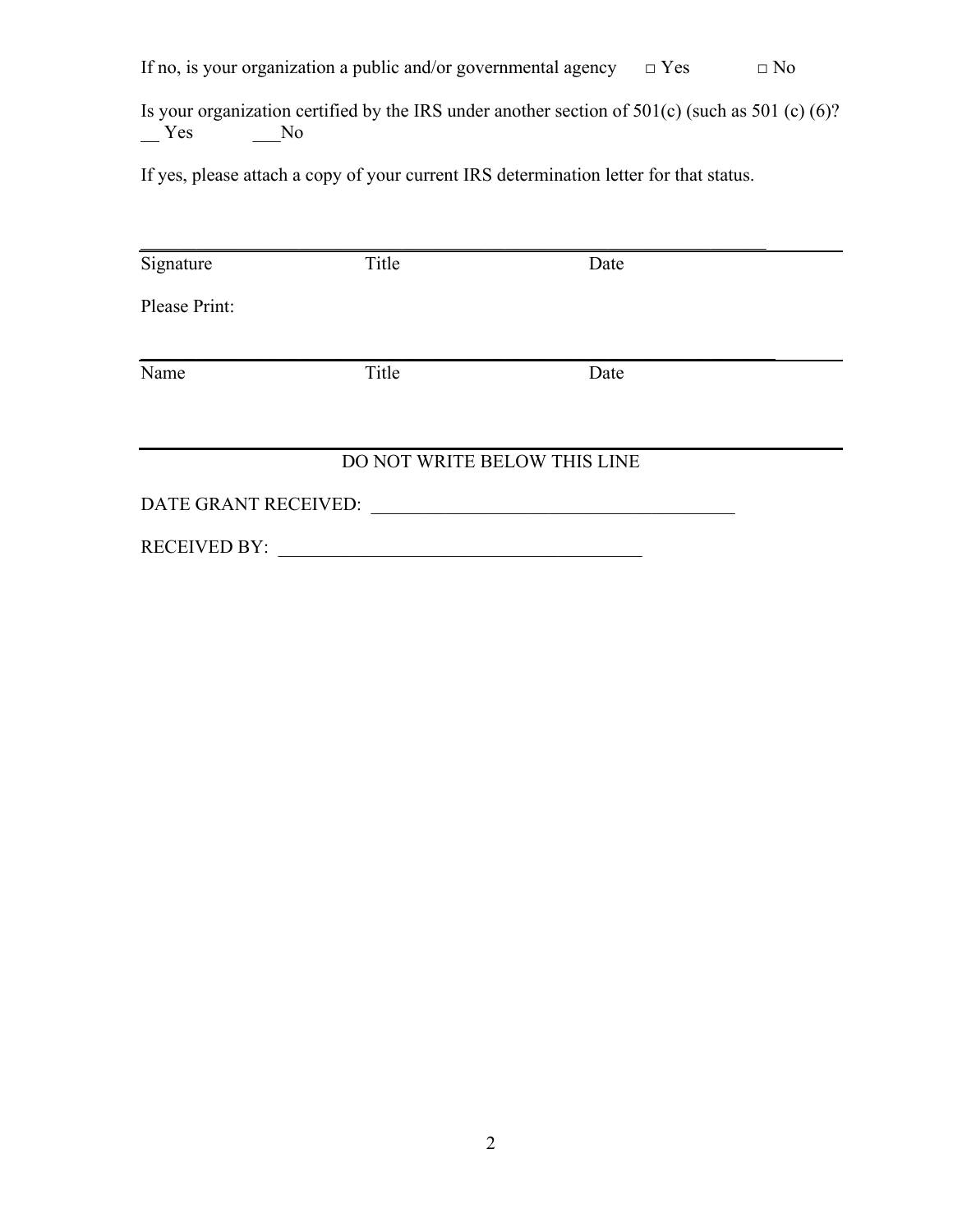Monumental City Bar Foundation, Inc. Grant Application

## **GRANT PROPOSAL INFORMATION**

### **Please provide the following information in this order. Do not exceed five pages (exclusive of attachments).**

- 1. Provide a concise description of the project for which funds are sought.
- 2. Why is the project needed? What are its expected outcomes?
- 3. Describe specifically how the Foundation funds will be used for the project?
- 4. What other sources of funding have been identified for this project?

5. Who is responsible for implementation of this project? Please briefly describe the qualifications of responsible parties.

6. Please provide a timeline for the project's implementation.

7. Is the applicant going to be seeking the Foundation's support on a continuing basis for this project in future years?